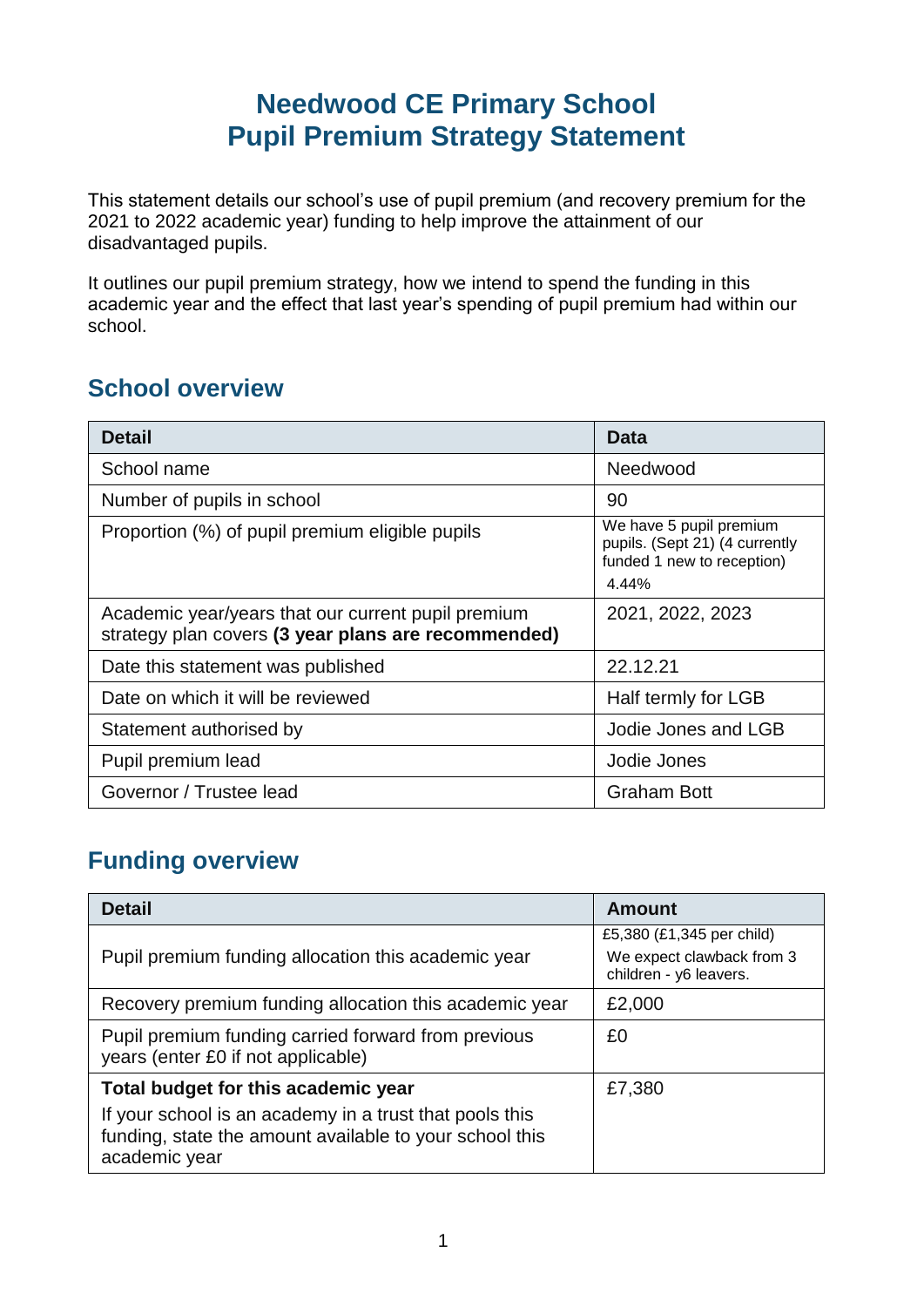# **Part A: Pupil premium strategy plan**

## **Statement of intent**

For all of our pupils (disadvantaged and not) It has been crucial in our planning that we have prepared children to return to school and to understand what their new normal looks like for leaning and play and how learning and feedback can be driven in a socially distanced environment which relies more on IT capabilities. Mental health and wellbeing is top priority and the curriculum has had a complete review where we have mapped, through coverage and gap analysis, identifying our **core spine of the curriculum.** The key concepts, knowledge and skills that they all need for a secure future. Timely, sensitive assessments have been key **to understand that key curricular and learning gaps**. We have planned for **greater use of technology** and collaboration with families. We are focussed on getting children who are pupil premium back into school and attending in line with their peers.

There is also a focus on language development and using vocabulary across the curriculum and offering cultural experiences for these children.

Due to Covid, our priorities for all areas remain around clear identification and targeted quality first teaching (including pre teaching and intervention support) to target children with gaps with ongoing assessment and alteration of plans and groups as appropriate as well as new developments in the Writing and Maths curriculum. As well as the implementation of a new validated phonics scheme in January 2022 which will allow children to take fully phonetically decodable books home in line with what has been taught it phonics so far.

Using the excellent teaching staff we have, we are able to identify children who need support, whether this is mentally, socially or academically and will run catch up sessions for a number of weeks

## **Challenges**

This details the key challenges to achievement that we have identified among our disadvantaged pupils.

| <b>Challenge</b><br>number | <b>Detail of challenge</b>                                                                                                        |
|----------------------------|-----------------------------------------------------------------------------------------------------------------------------------|
|                            | Attendance of pupils to school is lower than their peers, though is just 1<br>or 2 children.                                      |
| っ                          | Mental health and wellbeing of children, struggling with challenges at<br>home and behaviour.                                     |
| 3                          | Targeted intervention due to covid absences, ensuring quality feedback<br>and metacognitive and regulation strategies to success. |
|                            | Access to wider curriculum, extra-curricular activities and<br>responsibilities, lack of financial support                        |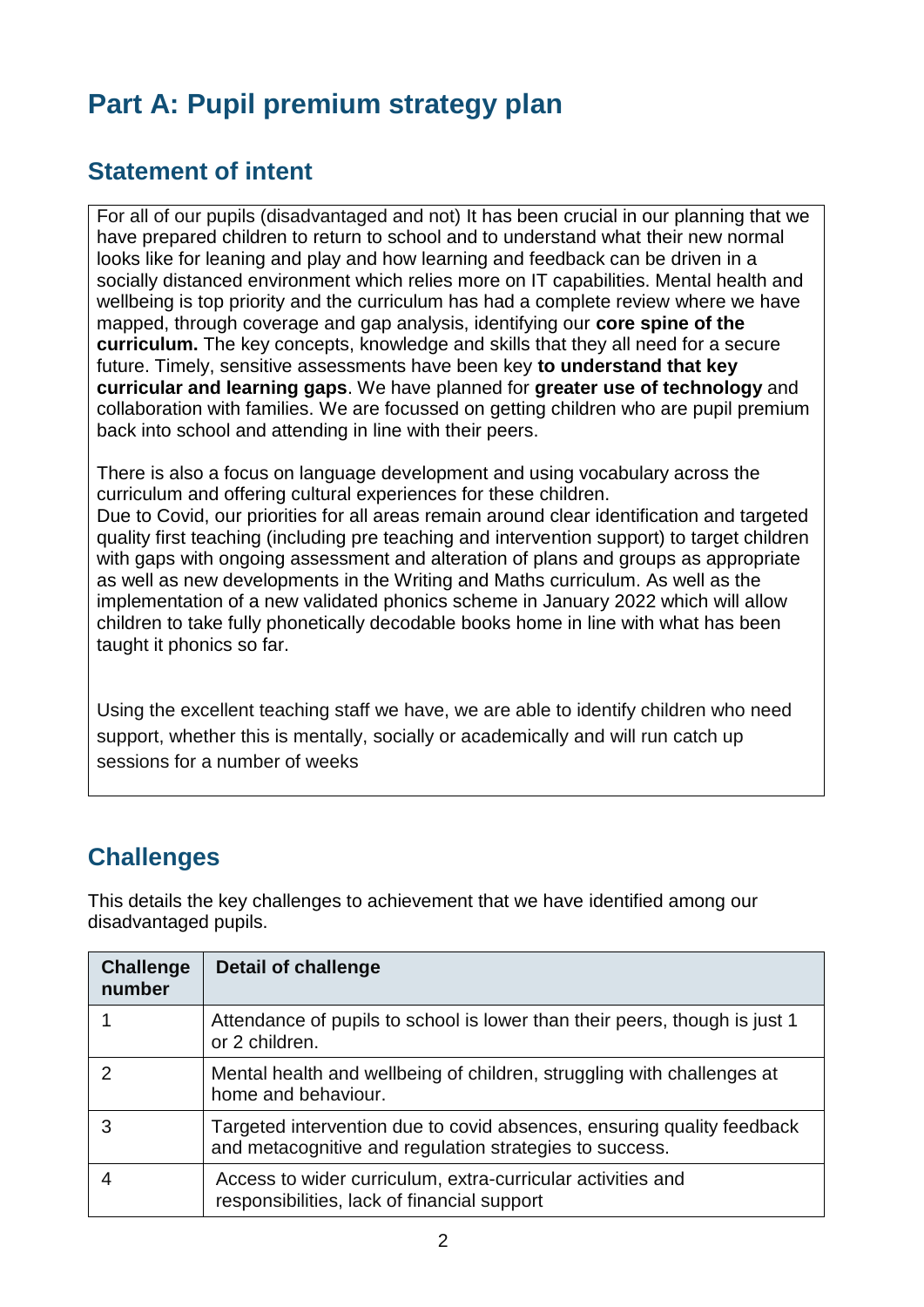## **Intended outcomes**

This explains the outcomes we are aiming for **by the end of our current strategy plan**, and how we will measure whether they have been achieved.

| <b>Intended outcome</b>                                                                                                                                                  | <b>Success criteria</b>                                                                                                                                             |
|--------------------------------------------------------------------------------------------------------------------------------------------------------------------------|---------------------------------------------------------------------------------------------------------------------------------------------------------------------|
| PP children attendance to be in line with<br>non-PP children and to attend school<br>regularly and punctually.                                                           | Attendance is between 95-100%<br>Children are attending on time so are<br>not missing any crucial learning.                                                         |
| Children have access to nurture and a<br>range of activities which enables them to<br>focus on their wellbeing and good mental                                           | Children are able to take part in nurture<br>sessions when needed with nurture lead<br>or supporting TA.                                                            |
| health.                                                                                                                                                                  | Children take part in other opportunities<br>such as forest school to encourage<br>wellbeing and team work skills.                                                  |
| Children's academic gaps are closing as<br>they are taking part in catch up sessions<br>and activities with TA's.                                                        | Children are attending catch up<br>sessions.<br>TA's are liaising with teachers to report<br>progress being made during the<br>sessions.                            |
|                                                                                                                                                                          | Standardised scores are in rising/in line<br>with their peers.                                                                                                      |
| Increase the quality and opportunity of<br>language for all children but specifically for<br>those in EYFS and KS1 Involvement                                           | TA's training and completing NELI<br>project. Taking part in the JTMAT wide<br>language project to support focus and<br>development of language and<br>opportunity. |
| PP children take party in extra-curricular,<br>and cultural activities and enjoy them with<br>their peers which in turn creates positive<br>mental health and wellbeing. | Children attend clubs on offer<br>Children attend trips and other events<br>Children have positive experiences in<br>line with the rest of the school.              |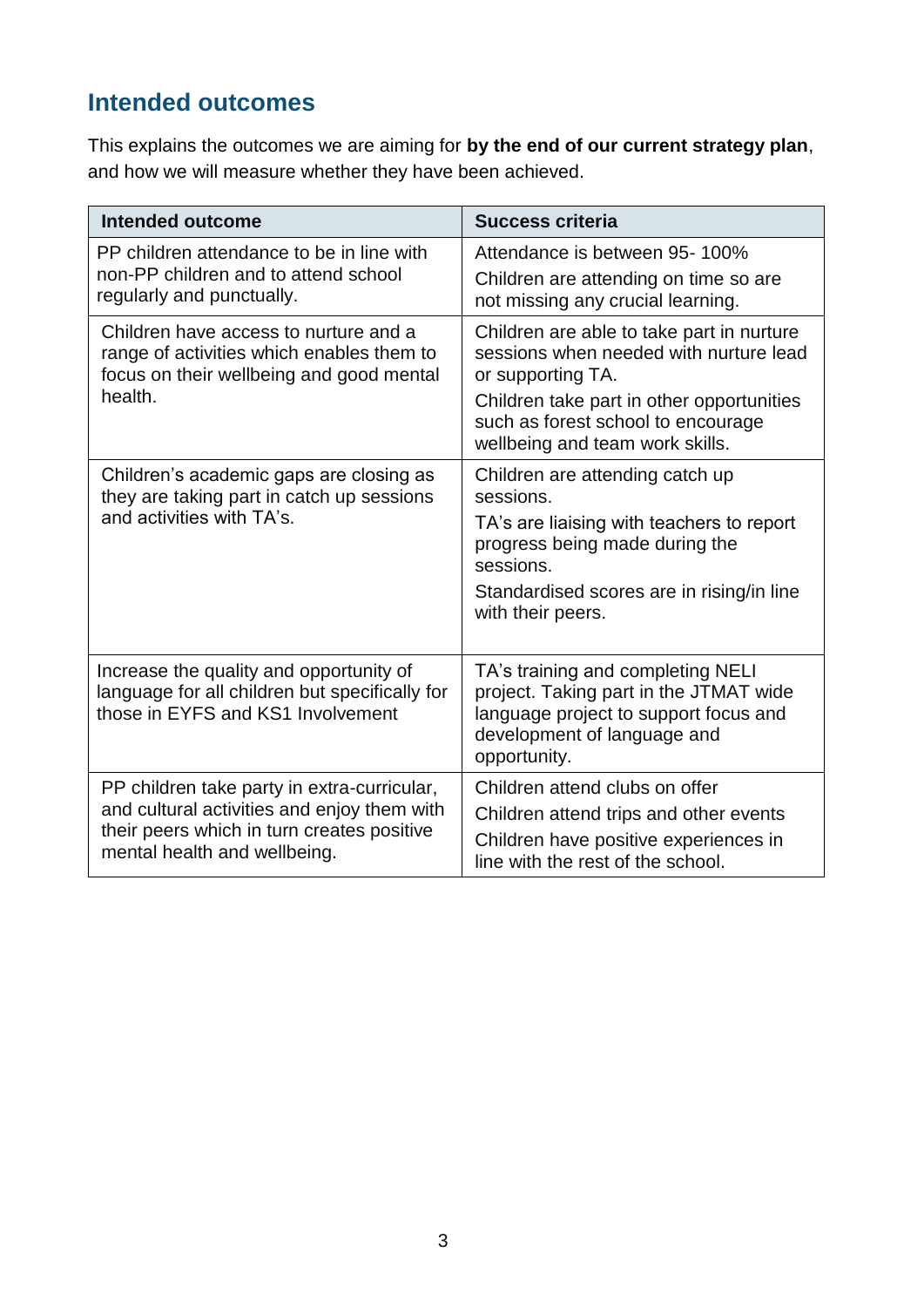## **Activity in this academic year**

This details how we intend to spend our pupil premium (and recovery premium funding) **this academic year** to address the challenges listed above.

#### **Teaching (for example, CPD, recruitment and retention)**

Budgeted cost:

| <b>Activity</b>                                                                                                                                                                                          | <b>Evidence that supports this</b><br>approach                                                                                                                                               | <b>Challenge</b><br>number(s)<br>addressed |
|----------------------------------------------------------------------------------------------------------------------------------------------------------------------------------------------------------|----------------------------------------------------------------------------------------------------------------------------------------------------------------------------------------------|--------------------------------------------|
| Ongoing CPD to improve<br>phonics teaching and<br>reading. Training on the<br>ELS programme which has<br>daily phonics lessons,<br>intervention sessions and<br>online CPD for staff to take<br>part in. | <b>Education Endowment Foundation</b><br>Teaching Toolkit states that the<br>average impact of the phonics<br>approaches is approximately 5<br>months' progress over the course<br>of a year | 3, 4                                       |

#### **Targeted academic support (for example, tutoring, one-to-one support structured interventions)**

Budgeted cost: £2,000

| <b>Activity</b>                                                                                                                                                                                                                                                                               | <b>Evidence that</b><br>supports this<br>approach                                                                                                                                                                                                                                                                                                          | <b>Challenge</b><br>number(s)<br>addressed |
|-----------------------------------------------------------------------------------------------------------------------------------------------------------------------------------------------------------------------------------------------------------------------------------------------|------------------------------------------------------------------------------------------------------------------------------------------------------------------------------------------------------------------------------------------------------------------------------------------------------------------------------------------------------------|--------------------------------------------|
| Gap analysis and curriculum<br>planning, quality first provision and<br>targeted intervention due to Covid<br>absences and other learning needs.<br>Ensuring effective opportunities for<br>quality feedback and ensuring<br>children have well planned sessions<br>in line with their needs. | The best available<br>evidence indicates that<br>great teaching is the most<br>important lever schools<br>have to improve pupil<br>attainment. Ensuring every<br>teacher is supported in<br>delivering high-quality<br>teaching is essential to<br>achieving the best<br>outcomes for all pupils,<br>particularly the most<br>disadvantaged<br>among them. | 2,3                                        |
| Catch up sessions with TA for<br>targeted support following planning<br>and continually assessing and<br>reflecting on the sessions.                                                                                                                                                          | <b>Education Endowment</b><br><b>Foundation Teaching</b><br>Toolkit- small group tuition<br>has an average of 4<br>months' additional                                                                                                                                                                                                                      | 2, 3                                       |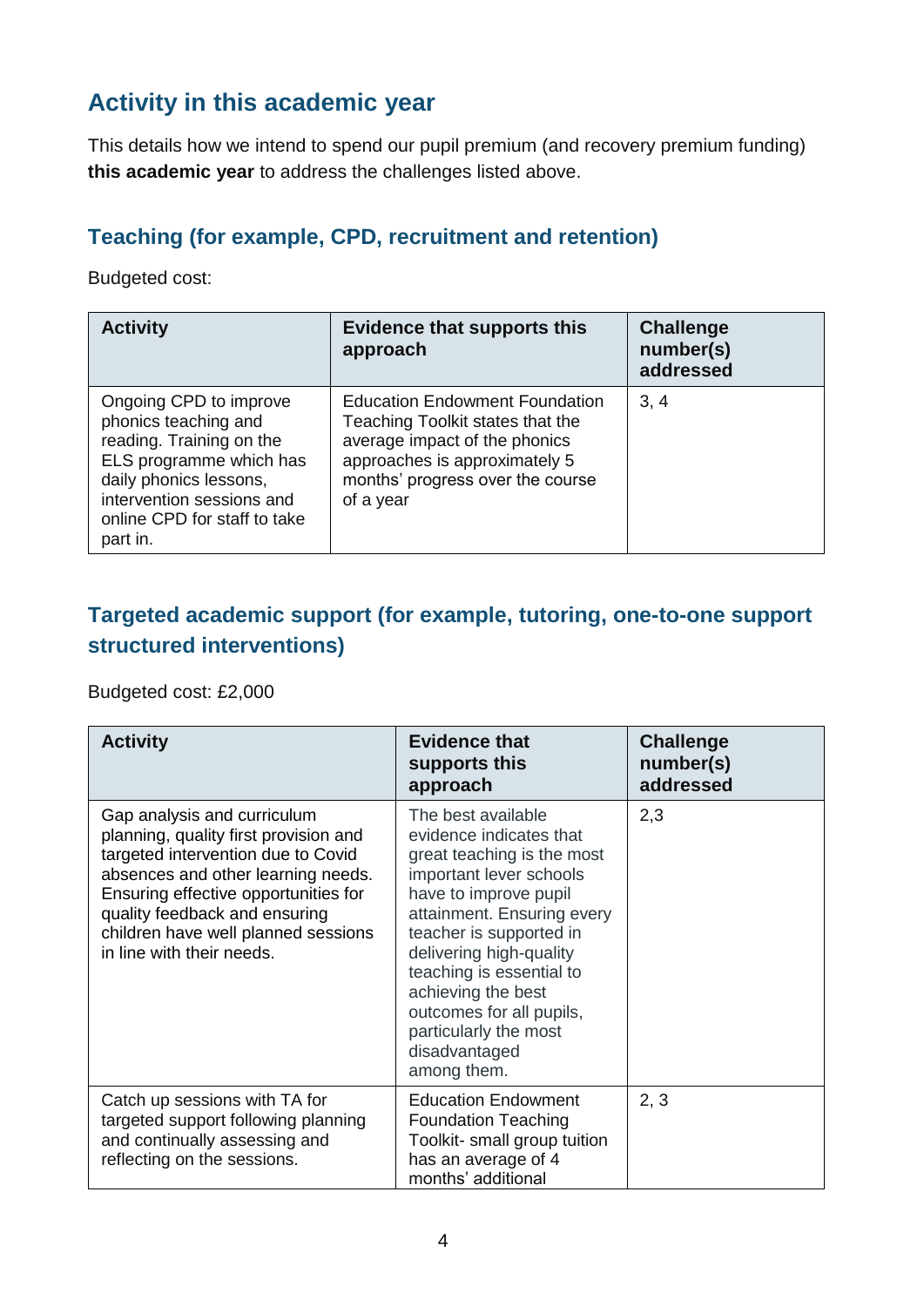|  | progress over the course<br>of a year. |  |
|--|----------------------------------------|--|
|--|----------------------------------------|--|

## **Wider strategies (for example, related to attendance, behaviour, wellbeing)**

Budgeted cost: £1,000

| <b>Activity</b>                                                                                                                           | <b>Evidence that supports this</b><br>approach                                                                                                                                                                                                               | Challenge number(s)<br>addressed |
|-------------------------------------------------------------------------------------------------------------------------------------------|--------------------------------------------------------------------------------------------------------------------------------------------------------------------------------------------------------------------------------------------------------------|----------------------------------|
| Mental health / Emotional needs,<br>support with self- regulation<br>strategies. Nurture sessions,<br>support for children within school. | Evidence from the EEF's<br>Teaching and Learning<br>Toolkit suggests that effective<br>SEL can lead to learning<br>gains of +4 months over the<br>course of a year                                                                                           | 2, 4                             |
| Access to the wider curriculum,<br>extracurricular and<br>responsibilities.                                                               | There is a positive impact of<br>approx. 1 month academic<br>achievement through the<br>increase of physical activity.<br>Pupils need access to regular<br>physical activity and outdoor<br>learning experiences for<br>wellbeing and social<br>development. | 2,3,4                            |
| Funding for transport to school to<br>increase attendance.                                                                                | Attendance at school is<br>crucial if children are to make<br>academic progress and for<br>their general wellbeing.                                                                                                                                          | 1,2,3,4                          |

## **Total budgeted cost: £3,250**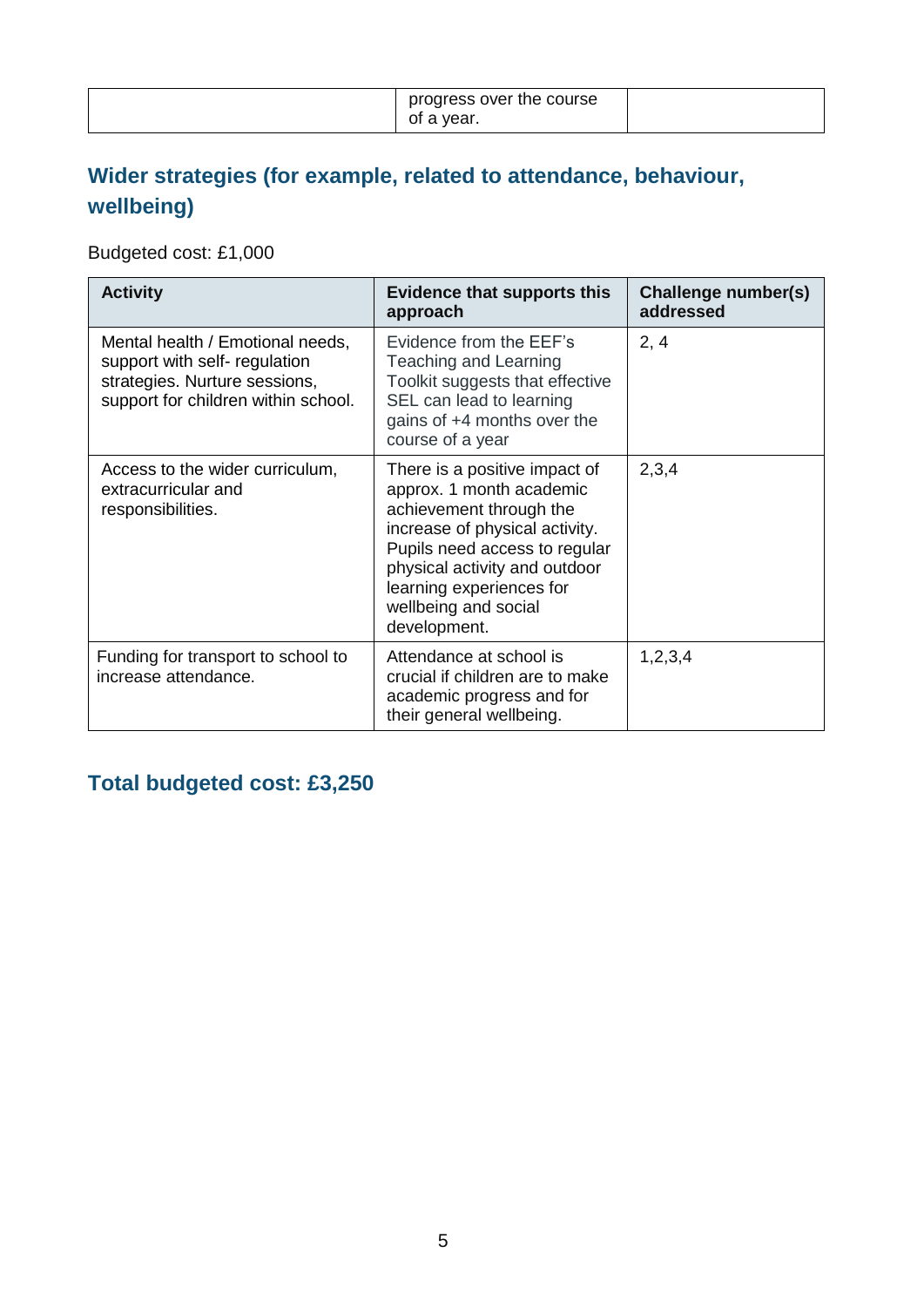## **Part B: Review of outcomes in the previous academic year**

## **Pupil premium strategy outcomes**

This details the impact that our pupil premium activity had on pupils in the 2020 to 2021 academic year.

*Due to COVID-19, performance measures have not been published for 2020 to 2021, and any 2020 to 2021 results will not be used to hold schools to account. No external data was gathered. Given this, we refer to our internal data collected for our Year 6 and Year 2 children pupil premium only.* 

No external data measurements for reading, writing and Maths for EYFS, KS1 or KS2.

#### **Externally provided programmes**

*Please include the names of any non-DfE programmes that you purchased in the previous academic year. This will help the Department for Education identify which ones are popular in England*

| <b>Programme</b>                    | <b>Provider</b>                |
|-------------------------------------|--------------------------------|
| <b>ELSA</b>                         | <b>DCC ELSA</b>                |
| <b>TT Rockstars</b>                 | <b>Maths Circle Ltd</b>        |
| <b>Numbots</b>                      | <b>Maths Circle Ltd</b>        |
| <b>Number Sense Maths</b>           | <b>Number Sense Maths Ltd</b>  |
| Grammarsaurus                       | Grammarsaurus 2020             |
| Vocabulary Ninja                    | <b>Vocabulary Ninja</b>        |
| Getset4PE                           | 2021 Get Set 4 PE              |
| Seesaw                              | Seesaw                         |
| <b>Essential Letters and Sounds</b> | <b>Oxford University Press</b> |
| Oxford Owl e-book reader            | <b>Oxford University Press</b> |